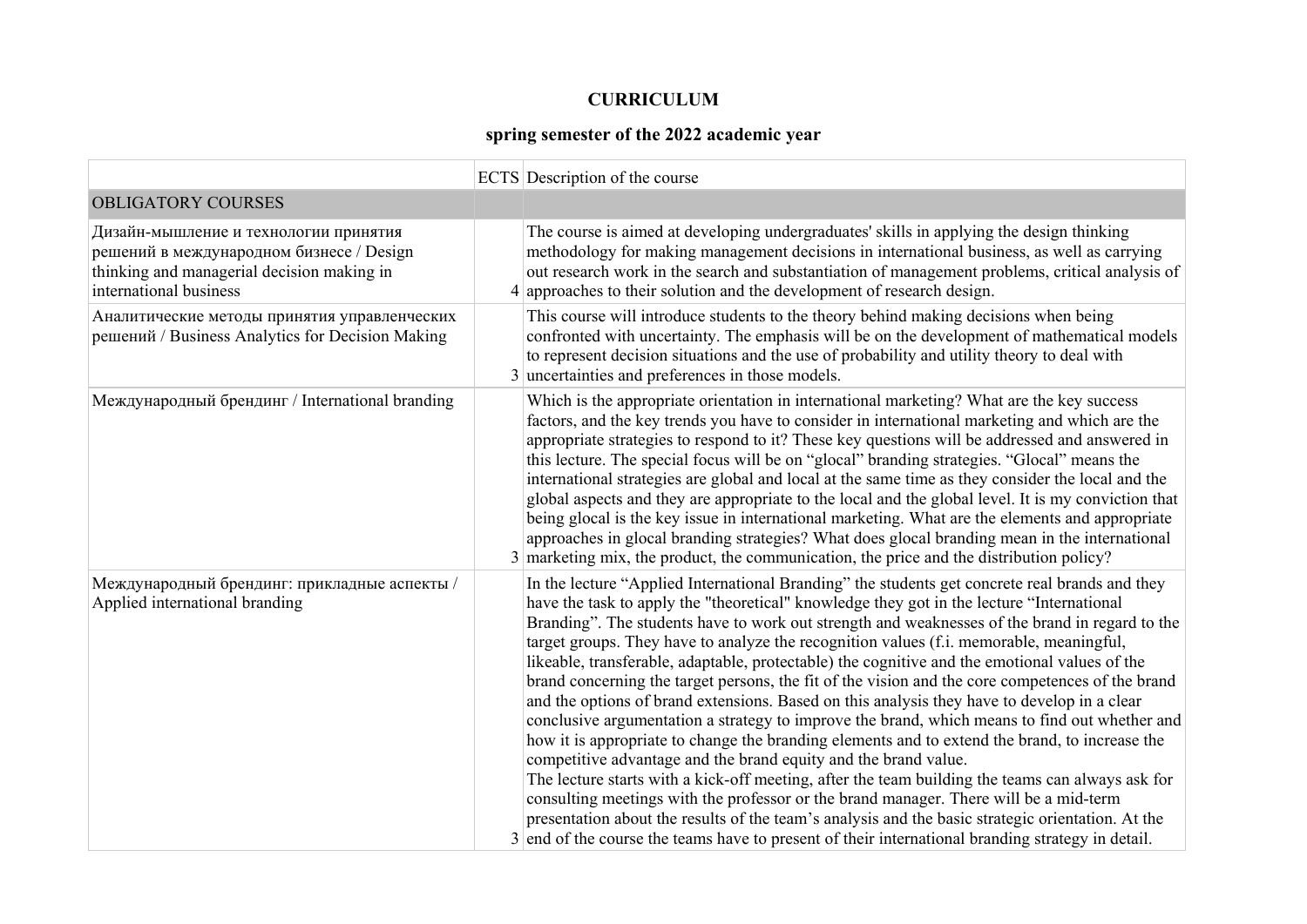| Бизнес экосистемы в цифровой экономике /<br>Business ecosystems in digital economy                                          |   | Business ecosystems are collaborative networks of value co-creation, which start to compete<br>with traditional value chains. They are built around online platforms. We witness an<br>unprecedented rise of several platforms and are interested to distinguish their success factors.<br>Another issue to be covered in the course is if traditional B2B networks are getting the business<br>$3$ ecosystem features.                                                                                                                                                                                                                                                                                                                                                                                                                                                                                                                                                                                                                                                                                                                                                                                                                                                                                                        |
|-----------------------------------------------------------------------------------------------------------------------------|---|--------------------------------------------------------------------------------------------------------------------------------------------------------------------------------------------------------------------------------------------------------------------------------------------------------------------------------------------------------------------------------------------------------------------------------------------------------------------------------------------------------------------------------------------------------------------------------------------------------------------------------------------------------------------------------------------------------------------------------------------------------------------------------------------------------------------------------------------------------------------------------------------------------------------------------------------------------------------------------------------------------------------------------------------------------------------------------------------------------------------------------------------------------------------------------------------------------------------------------------------------------------------------------------------------------------------------------|
| Русский язык / Russian language                                                                                             | 3 |                                                                                                                                                                                                                                                                                                                                                                                                                                                                                                                                                                                                                                                                                                                                                                                                                                                                                                                                                                                                                                                                                                                                                                                                                                                                                                                                |
| <b>ELECTIVE COURSES</b>                                                                                                     |   |                                                                                                                                                                                                                                                                                                                                                                                                                                                                                                                                                                                                                                                                                                                                                                                                                                                                                                                                                                                                                                                                                                                                                                                                                                                                                                                                |
| Choice 1                                                                                                                    |   |                                                                                                                                                                                                                                                                                                                                                                                                                                                                                                                                                                                                                                                                                                                                                                                                                                                                                                                                                                                                                                                                                                                                                                                                                                                                                                                                |
| Финансовое проектирование / Financial engineering                                                                           |   | The course provides an opportunity to create and evaluate new financial products and<br>instruments and apply financial innovations to improve the efficiency of corporate financial<br>solutions and reduce their risks. Students get acquainted with the principles of financial<br>construction, with the main cost models, with financial innovations. This course develops the<br>ability to analyze and objectively evaluate the processes taking place in the field of corporate<br>finance and financial markets, and to predict their possible development in the future. Students<br>participate in finding effective organizational and managerial solutions of an investment and<br>financial nature and master the ways and means of obtaining, storing, processing and applying<br>$3$ professional information.                                                                                                                                                                                                                                                                                                                                                                                                                                                                                                 |
| Стратегии маркетинга и PR в сфере<br>профессиональных услуг / Marketing and PR<br>Strategies for Professional Service Firms |   | This course is the comprehensive and practical introduction to marketing and pr strategies for<br>professional services firms. Whether one's career lies with a legal or hospitality sector, they<br>face large competition from many directions. The way to escape this pressure is to develop a<br>sustainable competitive advantage that can help you win more business and command premium<br>fees and increase company's value. The course is designed to improve student's ability to make<br>effective marketing decisions, including assessing marketing opportunities and developing<br>marketing strategies and implementation plans. The program is organised around the marketing<br>process, with a core focus on designing and executing a marketing plan fit for today's globally<br>interconnected business environment. Course topics include market-oriented strategic planning,<br>marketing research and information systems, client's behavior, target market selection,<br>competitive positioning, service planning and management, pricing and integrated<br>communications, including advertising, public relations, internet marketing and social media.<br>Course consists of a combination of interactive discussions, cases, practical examples,<br>3 individual assignments, and group projects. |
| Choice 2                                                                                                                    |   |                                                                                                                                                                                                                                                                                                                                                                                                                                                                                                                                                                                                                                                                                                                                                                                                                                                                                                                                                                                                                                                                                                                                                                                                                                                                                                                                |
| Проектное управление в условиях цифровизации<br>экономики / Project management in digital economy                           |   | The main objective of the course is to provide students with theoretical background in project<br>management, its principles and efficient methods of application, as well as to train in practice<br>$3$ to work in teams, to develop, to plan and to execute projects.                                                                                                                                                                                                                                                                                                                                                                                                                                                                                                                                                                                                                                                                                                                                                                                                                                                                                                                                                                                                                                                       |